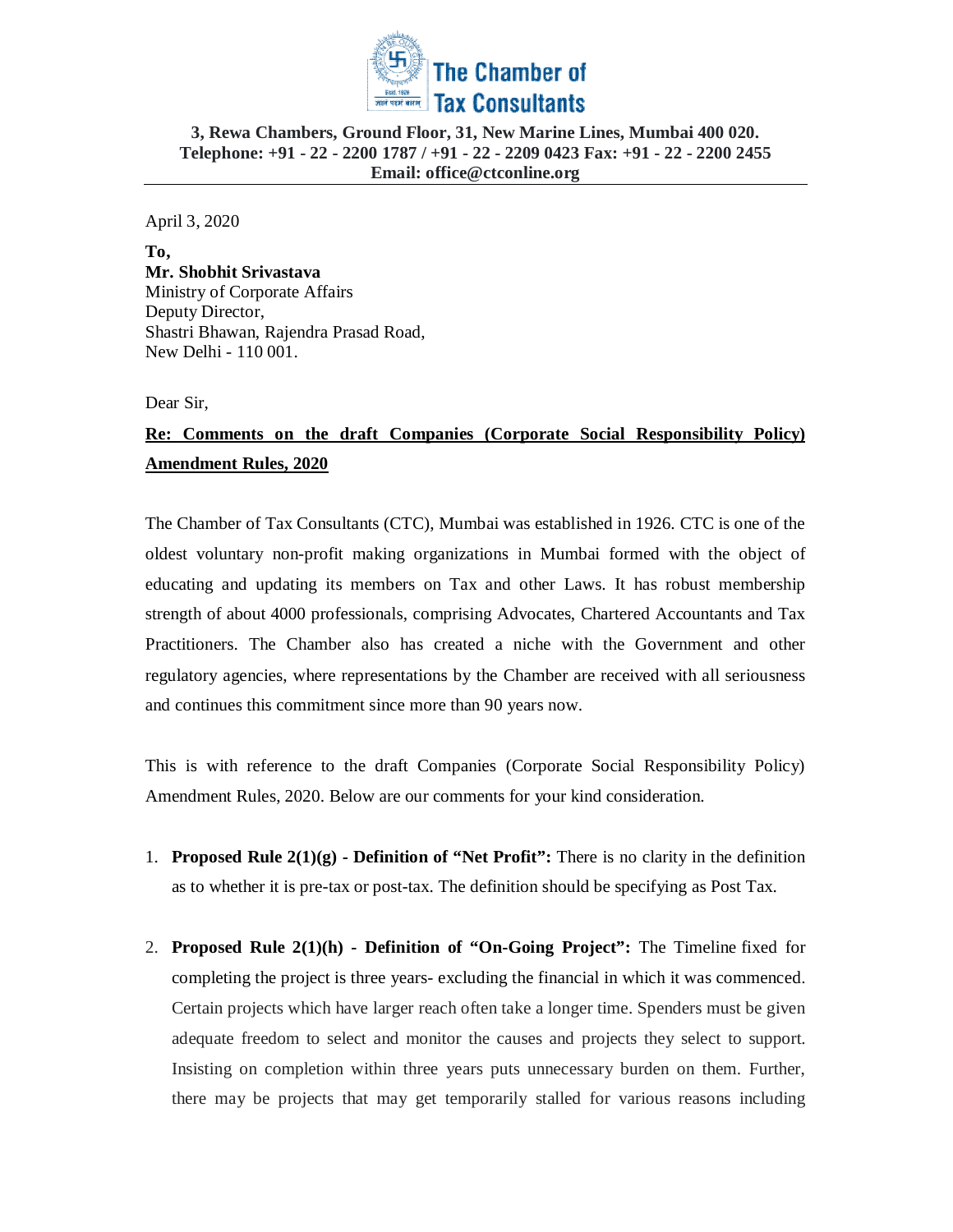

government approvals – if the fund has been provided it would be unfair to insist on closure within 3 years. Hence no time period should be kept, but if a project crosses 3 years the reporting requirement can be increased – alternately, need this time line to be extended to seven years excluding the financial year in which it was commenced.

For example: A hospital project may take five years. As long as the project is not stalled its fine. A project may be stalled for various reasons beyond the donors control, force majeure like COVID, land approval not coming through, a Public Interest Litigation filed, non-availability of balance funding where a donor is only a part sponsor.

- 3. **Proposed Rule 2(1)(i)(c ) – Activities undertaken in the normal course of business :**  As per the proposed amendment**,** CSR activities shall not include, activities undertaken in pursuance of normal course of business of the company. An exception should be made out for activities undertaken in the normal course of business. For eg
	- Pharmaceutical company providing medicine at free of cost to the people at large or to the hospital.
	- Hospital providing facilities to the treatment of Patient.
- 4. **Proposed Rule 4(1):** Currently CSR activities can be undertaken by Section 8 Company, a registered trust or a registered society. However, the proposed amendment states that CSR activities can be carried by Section 8 Company, any entity established under an Act of Parliament or a State legislature.

This means an entity or a body corporate formed either by a Special Act of Parliament or under a Central or State Act. The new definition is not very clear as compared to the previous definition and is more complicated and restricted.

As provided an entity may be established under any State Legislature. However, in case State does not have any laws then such entity cannot implement CSR Activity. Hence, it is represented that in case any State does not have any specific law and the entity is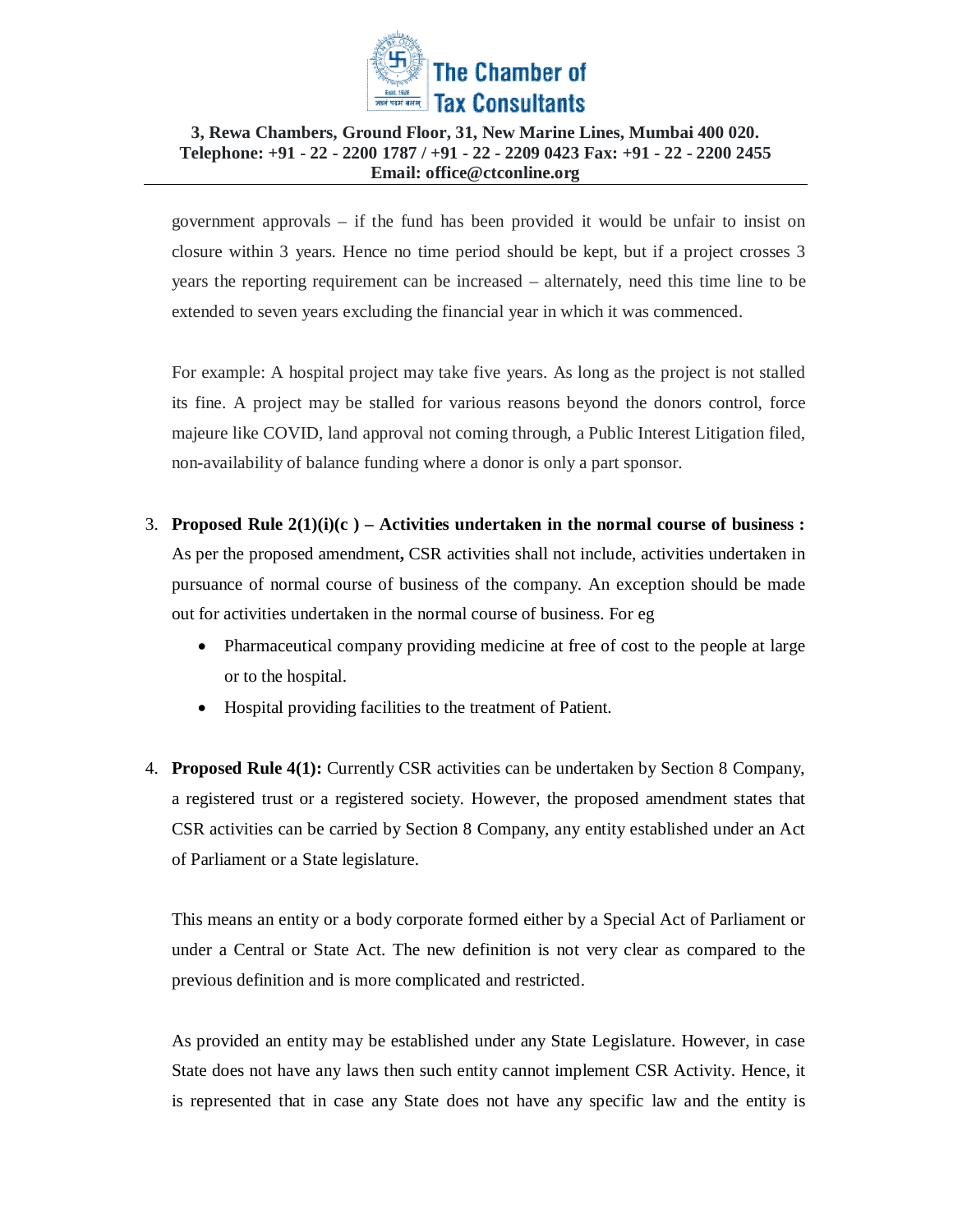

registered under Section 12AA of Income-tax Act or Institutions registered under FCRA then such entity should be allowed to carry CSR activities. A lot of NGOs which operate as Public Charitable Trusts have long standing records and experience in project implementation as well as the ability to offer a larger reach. It would be unfair to exclude them from participating in putting CSR funds to optimal use. Conditions maybe be put on selecting of such NGOs – such as evidence of filings done and a corpus of a particular amount or registration history – but thereafter CSR spenders must be given freedom to select implementation agencies. Instead of restricting their freedom, one may select to increase reporting if money is spent through another agency.

Further registration of entities covered under clause (a) or clause (b) are required to file the e-form CSR-1 with the Registrar along with prescribed fee**s.** The same should be done away with since such entities are already are registered under an Act of Parliament or State Legislature. This creates red tapism and hindrance to the object of promoting CSR activities. It should be sufficient that such entities spent the amount on the CSR activities. Importance should be given to activities rather than controlling such activities.

- 5. **Proposed Rule 4(1):** There is no clarification on the track record of the implementing agencies (Section 8 companies), it means that newly registered section 8 companies after submitting CSR Form 1 will become eligible for implementation of CSR projects.
- 6. **Proposed Rule 4(3):** A company can engage International Organizationfor implementation of CSR project with prior approval of Central Government. However, this seems ambiguous as per proposed Rule  $4(1)$  a CSR project can either be implemented by company itself, or by Section 8 Company or an entity registered under Act of Parliament or a State legislature. Or should international organization register under Section 8 of the Companies Act to become eligible?
- 7. **Proposed Rule 4(2):** Addition to the proposed rule for accounting treatment for such CSR activities: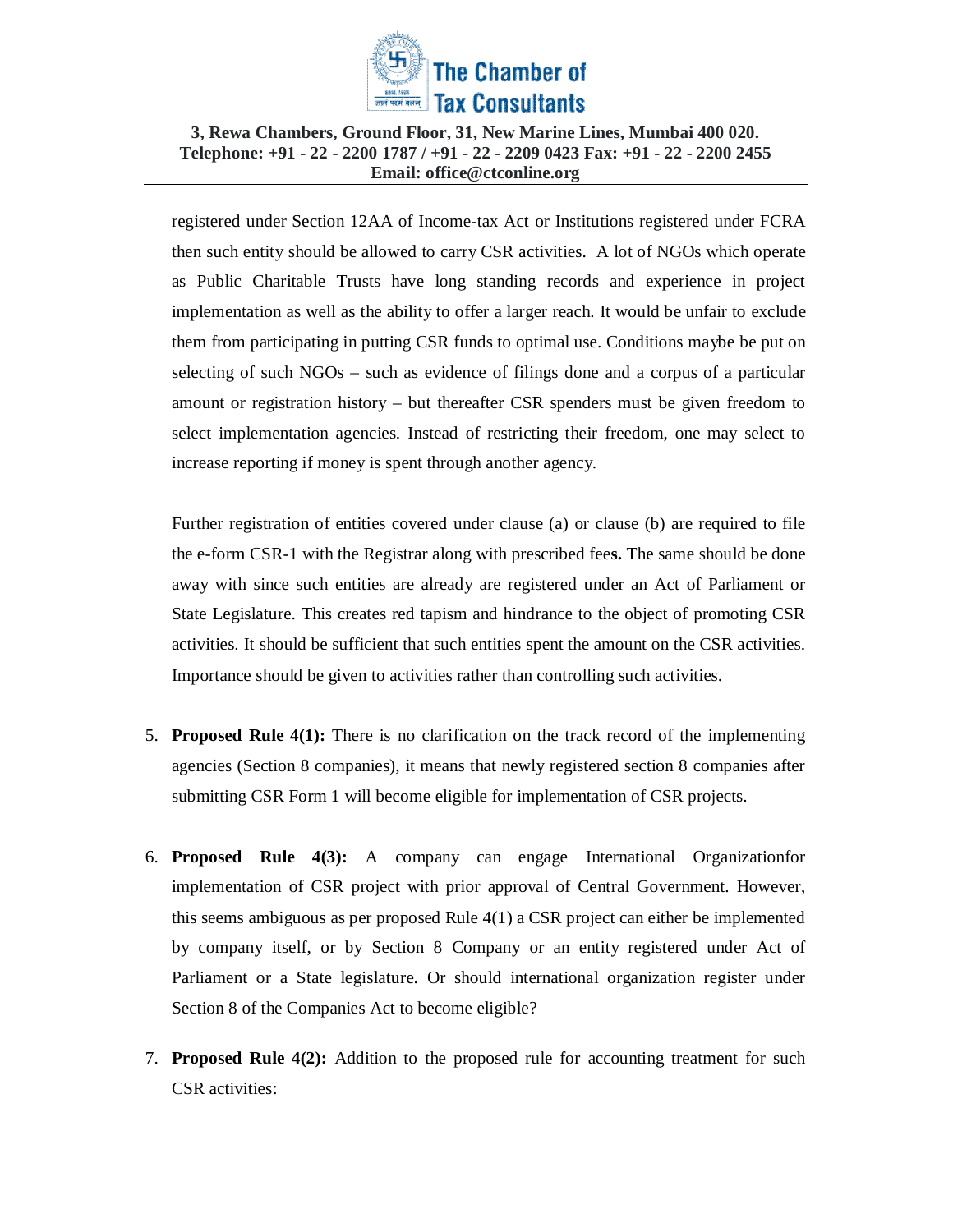

The amount of CSR funds should be transferred to the special fund created for that and money should be kept in the bank account maintained separately for the same. Further any interest earned shall also be credited to the said fund and any amount utilized shall also be debited to the said fund account. The unspent balance will be reflected in the said separate fund account.

### 8. **Proposed Rule 4(3): Creation or Acquisition of assets :**

The CSR amount may be spent by a company for creation or acquisition of assets which shall only be held by a company established under section 8 of the Act having charitable objects or a public authority. It is suggested that not only Section 8 companies but similar benefits can also be given to entities registered under state legislature as well or any other charitable entities.

9. It is provided in **Proviso to Proposed Rule 7(3) that** "..Any asset created by a company prior to the commencement of Companies (CSR Policy) Amendment Rules, 2020, shall within a period of One hundred and eighty days from such commencement comply with the requirement of this rule…"

Amendment may be required under Income-tax Act that on such transfer no taxable event arises either in the hands of company or entity.

- 10. **Proviso to Proposed Rule 7(1) Administrative overheads:** Administrative overheads need to be defined. Further the upper cap of administrative amount should be 10% instead of 5%. Correspondingly if the company is undertaking impact assessment then share of the administrative expenditure should be suitably increased.
- 11. **Existing Rule 3:** "every company including its holding company or Subsidiary company and...."
	- a. As such CSR is applicable independently to every company.